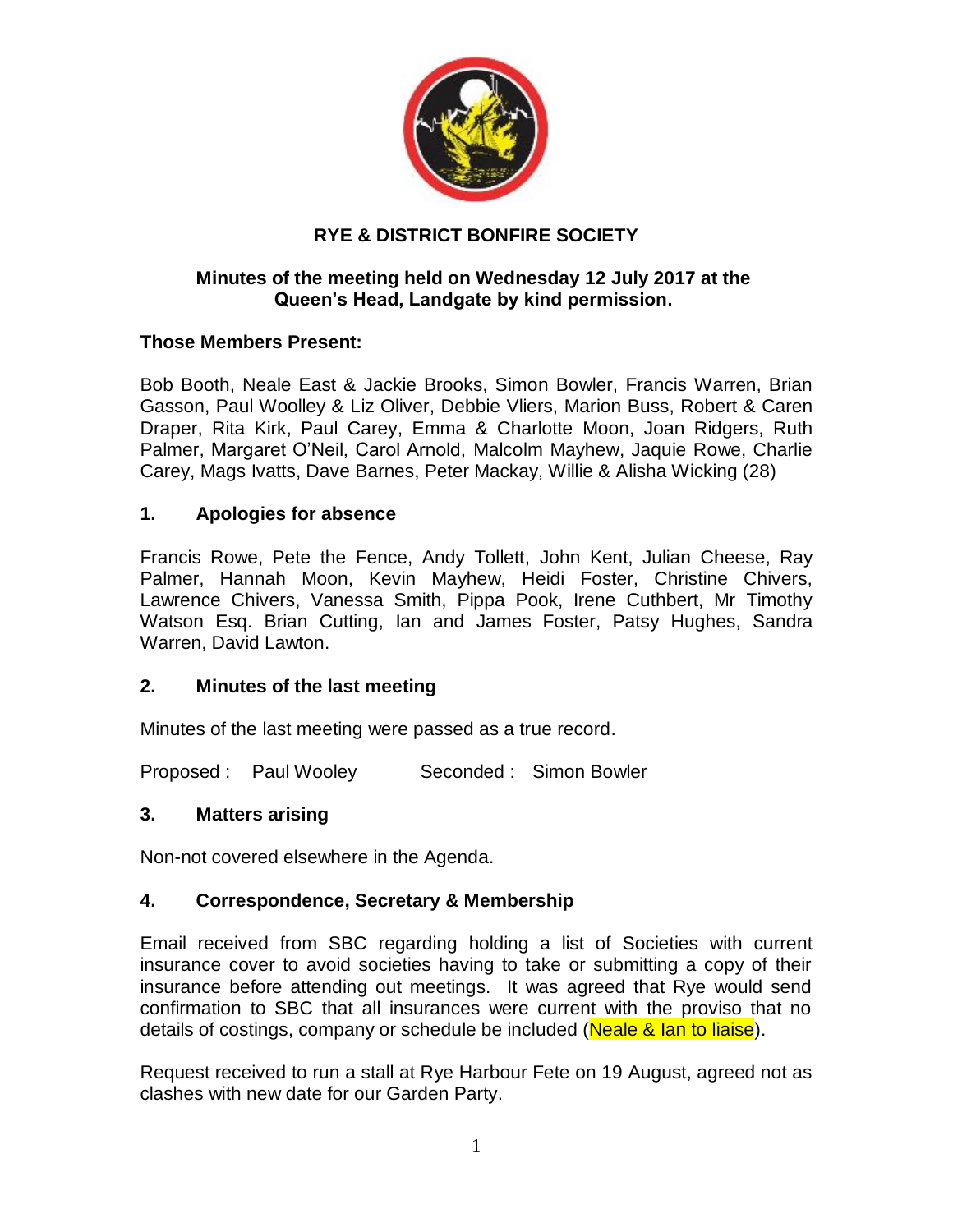Offer received from Richard Comotto of 'loan' of equipment from the Winchelsea Bonfire Boyes who are now dormant. Agreed to write and accept and offer to welcome new members.

Invites received from the following societies:

| 04 Nov  |                          | <b>Battel</b>    | Yes |
|---------|--------------------------|------------------|-----|
| 18 Nov  | Ξ.                       | Robertsbridge    | Yes |
| 09 Sept | $\blacksquare$           | Crowborough      | No  |
| 30 Sept | $\overline{\phantom{0}}$ | R'field & Mark X | No  |
| 02 Sept |                          | <b>Uckfield</b>  | No  |

Robert asked for a list of events that Rye (and Ryebellion) will be attending to date. Neale will bring to next meeting. Neale to action.

It was agreed that Rye's invite could be issued to all in BONCO (including Cliff) on the same basis as last year. Neale to action.

#### **Membership**

Neale reported that there are currently 70 paid up members.

Two new members proposed:

Sebastien & Andrea Reinecke

Proposed : Emma Moon Seconded : Charlotte Moon

Carried

## **5. Treasurer's report**

No report this month.

#### **6. Fundraising**

#### **Auction of Promises 2018**

It was agreed to hold off firming up a date for 2018 until August meeting, however it is suggested that Thursday 24 May be pencilled in (Neale to add to next Agenda).

#### **Clay Shoot**

Preparations well under way for the Clay Shoot, Neale tabled the Risk Assessment and several issues addressed. Main issue being having enough members to help on the day, Neale to send around update to members and social media asking for volunteers.